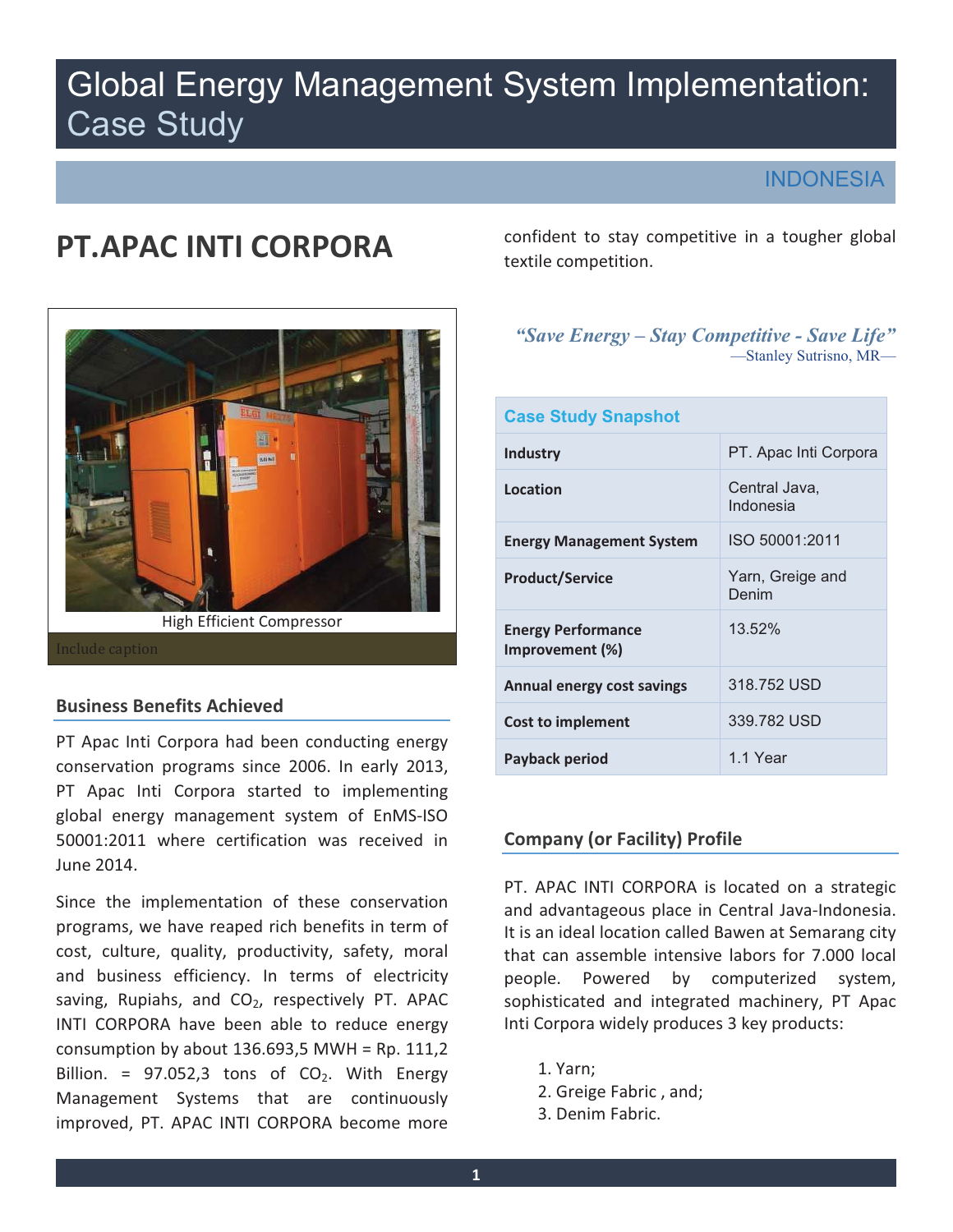### **INDONESIA**

 market, to over 70 countries in 5 continentals in the world, and 30 % to domestic market. We offer the best quality, competitive price and on time PT Apac Inti Corpora deliver 70% of its massive & world class quality products to international delivery service.

 Strong commitment to quality, environmental and energy performance lead PT APAC INTI CORPORA to achieve certification of QMS-ISO 9001:2008 Global Certification Body, since all activities in PT (Quality and Customers Satisfaction) and EnMS-ISO 50001: 2011 (Energy Management System) from TUV SUD PSB as well as EMS-ISO 14001:2004 (Environmental Management System) from SAI-APAC INTI CORPORA are seriously monitored and controlled following the International standards.

 With the energy costs sky rocketing and overhead overall reduction in power consumption. Our focus productivity and quality. To survive in this industry we have to be highly competitive without compromise. Productivity and quality cannot be compromised while to stay competitive the only costs escalating emphasis has been given for is on Energy conservation without impairing way is to conserve energy.

#### **Business Case for Energy Management**

 Energy conservation programs had been conducted by PT. Apac Inti Corpora since 2006. When the world crisis occured in 2008, export markets management set a target to decrease any costs including energy costs. greatly decline resulting in total production also declined. As a result of the downturn, the energy cost becomes very high. Therefore, top

Before the management system of energy released, PT AIC already established saving energy teams which is tasked to undertake activities in

 order to reduce energy consumption. In 2011, Energy management system issued, and the Regulation of the Minister of Energy and Mineral Resources in 2012 relating to management of energy, becomes a reason for PT Apac Inti Corpora to implement energy management systems more focused.

 In 2012, Management Representative of PT. Apac Inti Corpora was assigned to join a training of UNIDO. In connection with this training, PT. Apac Inti Corpora was chosen to be a pilot company for EnMS-ISO 50001 National Expert organized by the implementation of ISO 50001.

Through the implementation of the EnMS-ISO 50001, PT Apac Inti Corpora can achieves several advantages. These includes:

- Higher cost efficiency, specifically in energy cost, so that our products stay competitive energy cost percentage to total cost is and our business become sustainable, since significant.
- Comply with related legislation:
	- $\circ$  Law No. 30 / 2007 on Energy;
	- o Government Regulation No 70 / 2009, on Energy Conservation, and;
	- o MEMR Minister Regulation No. 14 / 2012 on Energy Management.
- contributing in natural preservation by to Demonstrate our commitment to reducing  $CO<sub>2</sub>$  emissions.

#### **Keys to Success**

- Top Management Commitment
- Involvement of all people
- Consistency and sustainability
- Availability of resources
- Employee competence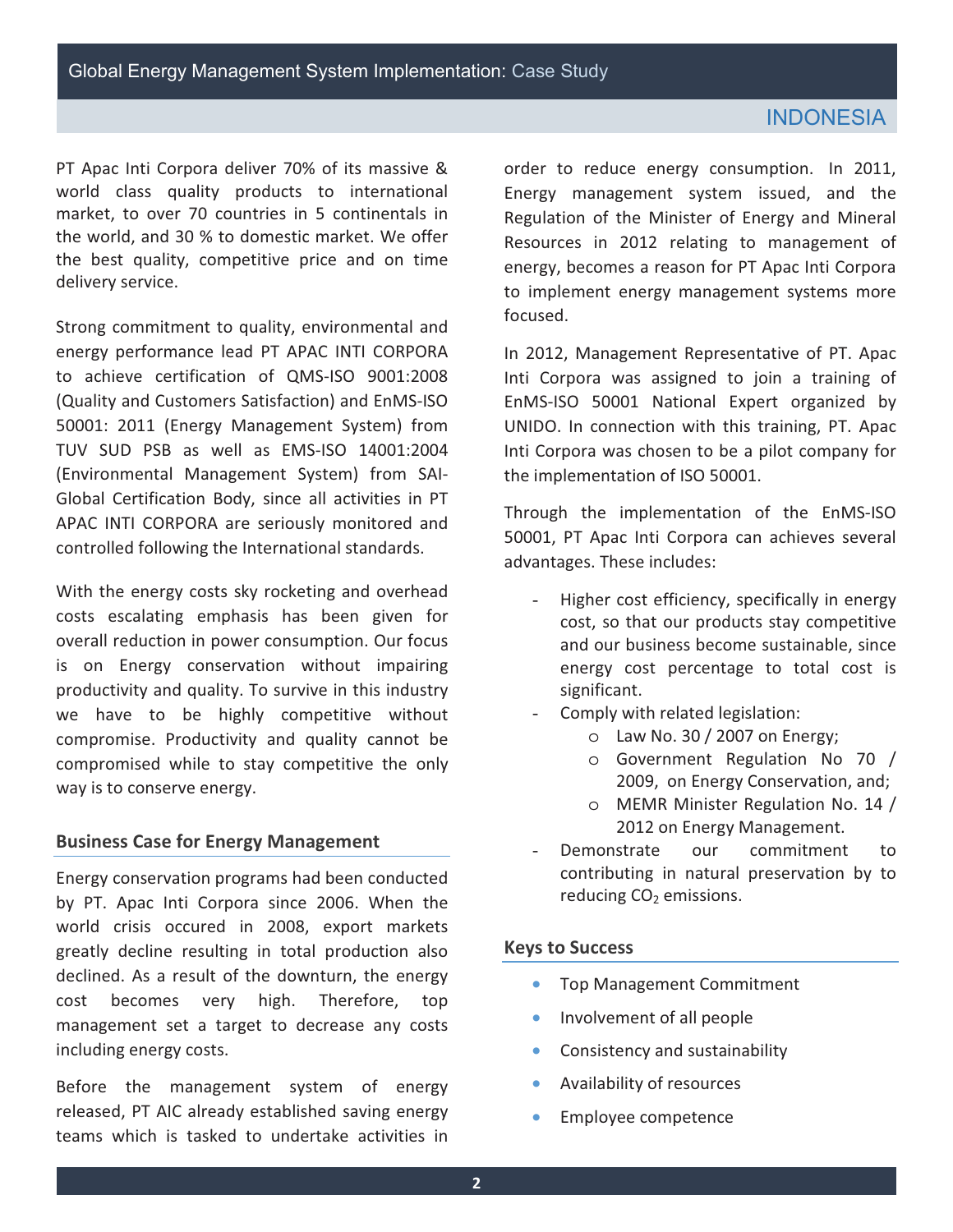# Global Energy Management System Implementation: Case Study

# • INDONESIA

#### **EnMS Development and Implementation**

#### 1.1 Business Benefit

 Top management commitment of PT APAC INTI CORPORA listed its Quality, Environment, and Energy Policy is to continually improve energy performance. This commitment was translated by making long- reduction of energy consumption in 2015 by 20% of the average level of consumption in 2008. For the conservation program each year, to measuring and to monitoring its implementation, and to evaluate performance. Short term energy plan refers to the long term energy plan. term plans and short-term plans. For long-term plan, management has determined that there should be a short term, the Department of Engineering and Energy Management Team are assigned to provide energy

 In 2014, PT Apac Inti Corpora was appointed by the ministry of MEMR to be the pilot project of Energy Conservation Program through ESCO Shared Saving Performance Contract (ESPC) scheme. This program was based on the result of Investment Grade Audit (IGA) supported by DANIDA. The IGA result indicates six significant opportunities (See Figure 1 below). Negotiations between PT Apac Inti corpora and ESCO is now still in progress and it is targeted that this Mid 2016 the program will be started.

| <b>Energy Saving Opportunities Summary</b>        |                                                                                                           |                                      |                                   |                                 |                     |
|---------------------------------------------------|-----------------------------------------------------------------------------------------------------------|--------------------------------------|-----------------------------------|---------------------------------|---------------------|
| <b>ESO</b>                                        | <b>Description</b>                                                                                        | <b>Investment Cost</b><br><b>IDR</b> | <b>Energy Savings</b><br>kWh/year | <b>Cost Savings</b><br>IDR/year | <b>SPP</b><br>Years |
| <b>Compressors</b>                                | Replace the current system with new<br>compressors                                                        | 7,172,454,723                        | 7,301,700                         | 8,762,040,000                   | 0.8                 |
| <b>Motor Belt</b><br>Replacement                  | Belt & Pulley replacement on roving<br>and ring frames machines                                           | 2,228,394,514                        | 1,663,892                         | 1,996,669,858                   | 1.1                 |
| <b>Constant Load</b><br><b>Motors</b>             | Replace constant load motors with<br><b>High Efficiency ones</b>                                          | 3,213,485,072                        | 1,224,130                         | 1,468,956,514                   | 2.2                 |
| <b>Ring Frame</b><br><b>Upgrade</b>               | Belt Replacement on Ring Frame<br>Motors with 1-speed High Efficiency<br>motor, install a VFD and control | 27,402,391,916                       | 7,121,059                         | 8,545,270,693                   | 3.2                 |
| <b>Ventilation &amp;</b><br><b>Humidification</b> | Installation of a VFD on Fan Motors<br>plus direct-compressed air<br>Humidification system                | 76,869,128,407                       | 13,153,939                        | 15,784,726,226                  | 4.9                 |
| <b>Winding</b>                                    | Replace the current system with<br>higher productivity machines                                           | 25,210,261,440                       | 2,114,800                         | 2,537,760,342                   | 9.9                 |
| <b>TOTAL</b>                                      |                                                                                                           | 142,096,116,073                      | 32,579,520                        | 39,095,423,633                  | 3.6                 |

Figure 1 : Energy Saving Opportunities resulted from Investment Grade Audit (IGA)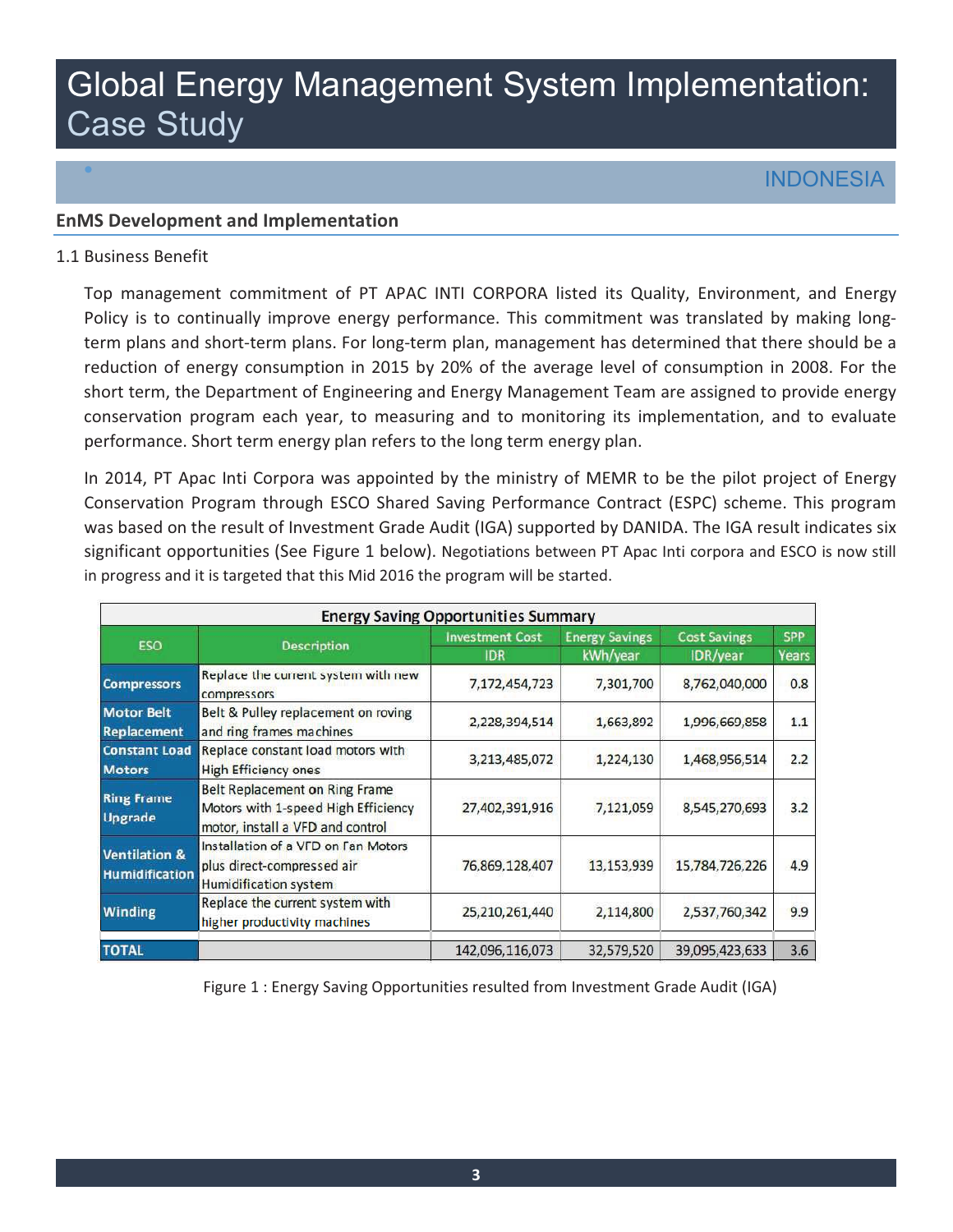# Global Energy Management System Implementation: Case Study

## **INDONESIA**

#### **�.� Drivers /Business Case**

 There are three main reasons of why PT Apac Inti Corpora to implementing the EnMS-ISO 50001. These includes:

- - **Business competitiveness**. To achieve higher cost efficiency, specifically in energy cost, in order that our products stay competitive and our business become sustainable, since energy cost percentage to total cost is significant.
- **To meet compliance with related legislation**:
	- $\circ$  Law No. 30 / 2007 on Energy;
	- o Government Regulation No 70 / 2009, on Energy Conservation, and;
	- o MEMR Minister Regulation No. 14 / 2012 on Energy Management.
- contributing in natural preservation by to To demonstrate our commitment to reducing  $CO<sub>2</sub>$  emissions.

#### 1.3 Organizational

 Before the release of ISO 50001, PT. Apac Inti field of electric energy, steam and compressor. Corpora already established teams saving energy that serves to carry out programs in the

 of Energy Management becomes more focused and synergy, led by the energy manager. The Organization Structure of Energy Management With the ISO 50001, the structure organization System below.



#### Figure 2 : Organization Structure of Energy Management System

 headed by a manager of energy and consists of all parts / functions according to their respective duties. Energy managers made the management systems on a regular basis and Review, Top management should review the organization's EnMS to ensure its continuing Energy management organizational structure reports on the implementation of energy reported to top management during management review meetings. In Management suitability, adequacy and effectiveness.

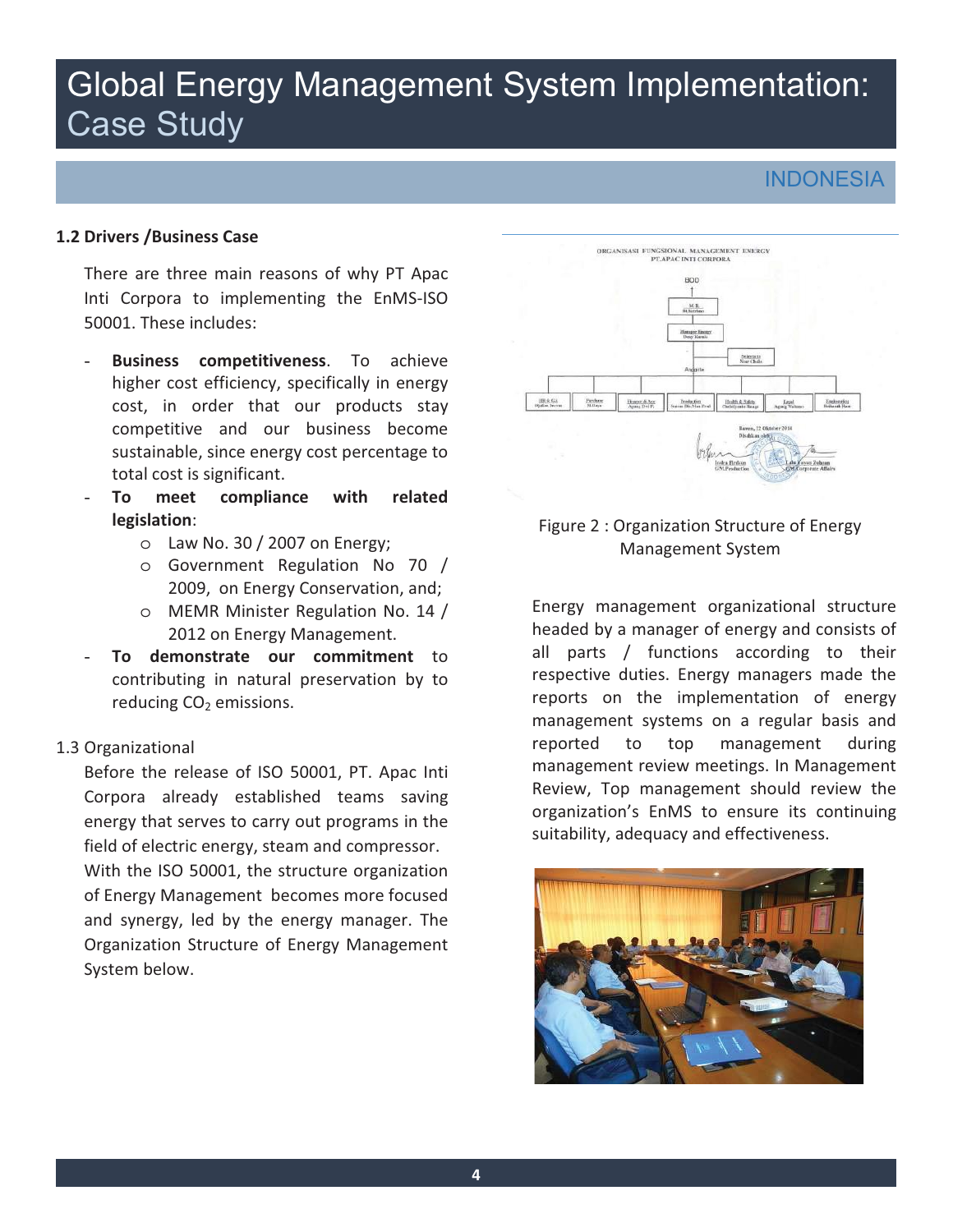### **INDONESIA**







Figure 3 : Activities of Audit Certification ISO 50001

#### 1.4 Energy Review and Planning

 PT Apac Inti Corpora uses two energy sources, namely Electricity and Steam. Electrical energy

 is supplied by State owned PLN, while Steam is supplied from coal boiler. The electrical energy is used for almost entirely to power machines wherein the composition is 77.6 % Spinning. 13.5 % for Weaving Greige, 8 % for the Weaving Denim and 0.9 % for General (Lamp). While Steam is used to process in Weaving Denim 75%, 23 % Process in Weaving Greige , Laundry Process 2 %.Sources and use of energy can be seen from the Pie Chart below.



 From Energy Review, We can focused to decrease electricity consumption in Spinning and for Coal, we focused in Denim and in Boiler itself.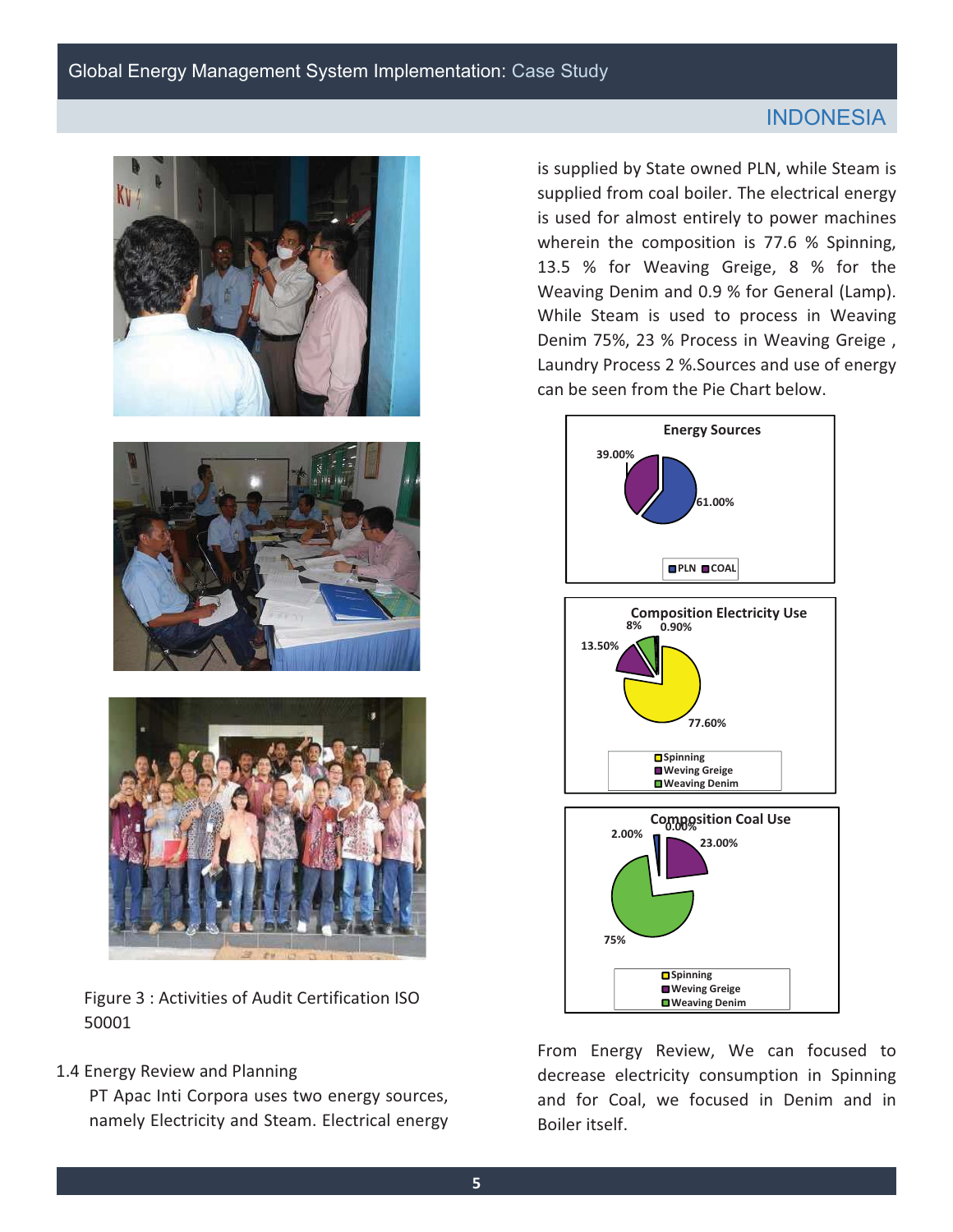There are several programs in Spinning Departemen to reduce the consumption of electricity energy , that is:

- 1. Install inverter in AC System
- 2. Replacement motor with high efficient
- 3.Optimization of machine fuction to reduce energy consumption
- 4. Replacement lamp with Led Lamp.
- 5.Etc.

 Energy Consumption , that is: For Boiler, there are several program to reduce

- 1. Installation of valve and pipes insulation of steam distribution
- 2. Steam Trap Monitoring
- 3.Reuse and optimization of condesat water
- 1.5 Development and use of professional expertise, and communications

 In 2012, PT Apac Inti Corpora planned to same year, UNIDO organized National Expert Batch and PT. Apac Inti Corpora was chosen as a pilot project for the implementation of ISO 50001. implement Energy Management System. In the ISO 50001 Batch 1. Management Representative of PT. Apac Inti Corpora was assigned for training National Expert ISO 50001

 In the Energy Minister Regulation No. 14 of which energy consumption of more than 6000 implementing energy management, PT. Apac Inti Corpora appointed a energy manager 2012 on Energy Management, the Company TOE must implement Energy Management. In certified as Energy Manager.

 For technical matters related to the conservation of energy, PT. Apac Inti Corpora has sent personnels to attend training on energy conservation organized by Ministry of Energy and Mineral Resoure (MEMR) or the

 Ministry of Industry (MOI). There are several personnels has been certified Energy Auditor.

1.6 Tools and Resources

 System, PT. Apac Inti Corpora got some assisting programs carried out by the government through the Ministry of Energy and Mineral Resources (MEMR) and the When implementing an Energy Management Ministry of Industry (MOI). These programs is as follows:

- 1. National Expert ISO 50001 Program organized by MEMR and DANIDA
- 2. Energy Manager Trainning organized by PT. TUV NORD and MEMR
- by PT.TUV NORD and MEMR 3.Certification Energy Manager organized
- 4. Energy Auditor Trainning organized by Ministry og Industry (MOI)

 In addition, internally PT. Apac Inti Corpora held a variety of programs to support the implementation of Energy Management system as follows:

- 1. Internal Trainning ISO 50001 for Supervisor and Manager Level.
- 2. Internal Trainning Conservation Energy for Technical Personnels.
- 3. 6 S Program where the  $6<sup>th</sup>$  S is Saving Energy Culture.
- control and sustain energy performace improvement as follows: 1.7 Step taken to maintenance operational control and sustain energy performance improvement There are several steps to maintain operational
	- 1.Establishing and setting criteria like: procedure and SOP for effective operational and maintenance in order to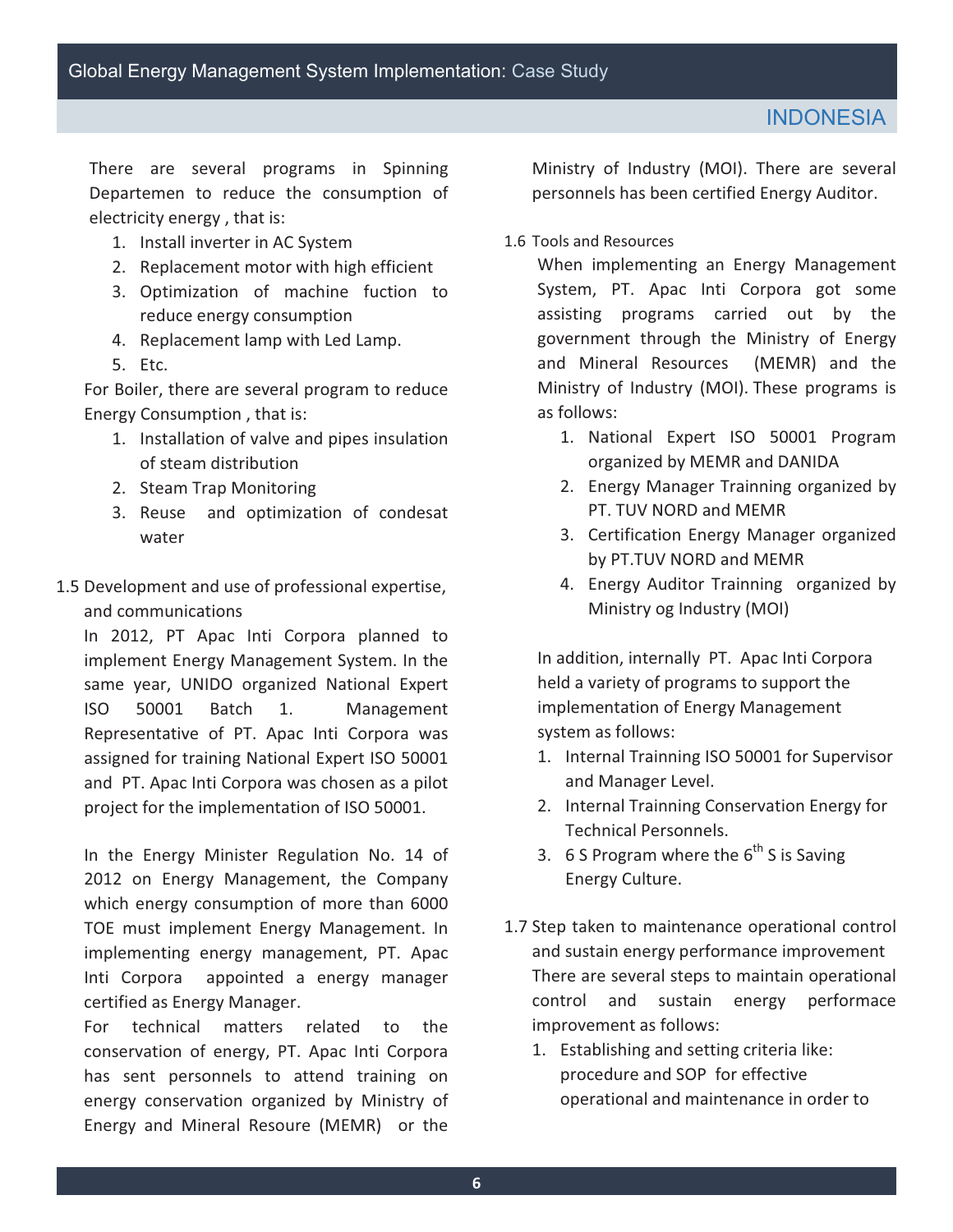any machines or energy equipment can operate with high efficiency

- energy users 2. Monitor energy consumption monthly in all
- 3.Evaluation of actual versus expected energy consumption.
- noncomformity in energy consumption. 4.Take action if there is potential
- 1.8 Approach used to 1) whether energy performance improved and 2) to validate results

The saving energy program has decrease energy consumption. Electrical Energy decline from the year 2008 - 2015.



Figure 4 : Trend Electricity Consumption

 PT. Apac Inti Corpora define and periodically weekly measurement needs through reports and user departemen as a reference to next periode. With these datas, any potential noncomformity can be controlles as early as (daily, weekly or monthly) review its analysed data. These reports will be shared to possible.

1.9 Cost-benefit analysis

 PT. Apac Inti Corpora has done activities of energy conservation since 2008, and from consumption with cost saving 548.170 USD. With an investment of 435.719 USD, the simple payback periode is 0.79 year or 10 these activities, we can reduce energy month.

 Next programs is to implementing the result of consumption significantly, and we cooperate with ESCO . We hope that this year, in collaboration with Esco has been made IGA Audit, where we can reduce energy possible.

*uwith reduced energy consumption, we are directly involved with the government's program to reduce C02 Emissions."* -Stanley Sutrisno, MR-